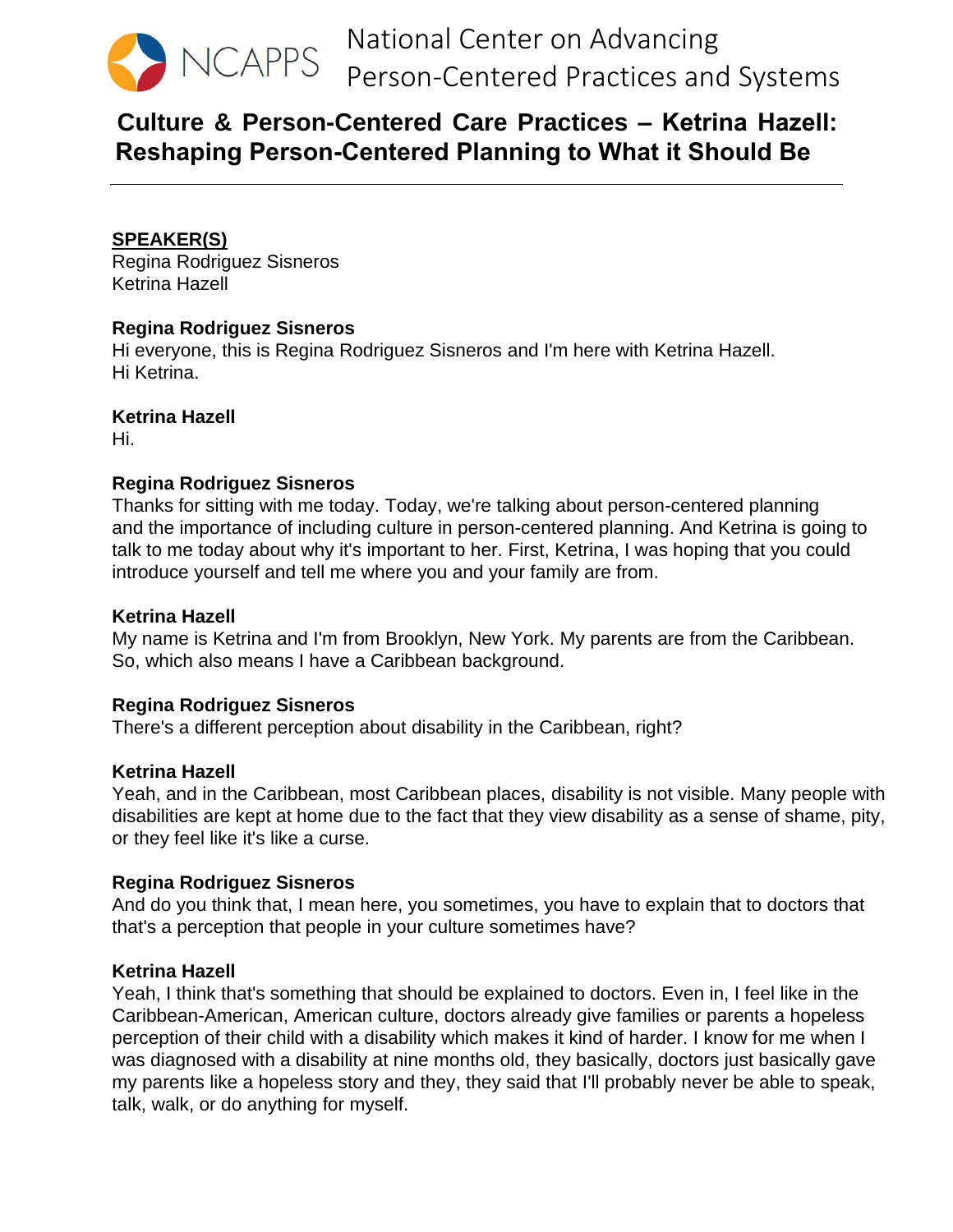

# **Regina Rodriguez Sisneros**

And you've accomplished so much. You graduated from college, right?

# **Ketrina Hazell**

Yes, I graduated from college in June 2020, with my Associate's degree in Liberal Arts from Kingsborough Community College.

# **Regina Rodriguez Sisneros**

Congratulations, but you told me that when people were providing person-centered planning to you and talking to you about what your next steps were after high school, that it didn't feel like it was very person-centered because they had system decisions already made for you to send you to basically a day program, right?

# **Ketrina Hazell**

Right. So, like for me, I had no idea what person-centered planning was until I really got into the work that I do today and advocacy and doing a whole bunch of different things within the disability community. I realized that they were trying to provide person-centered planning but it wasn't really what it should be. When I was in high school, they only planned on sending me to a day program due to my many physical disabilities and needing support. They never really sat down with me and had a conversation with me about my dreams and goals. They just basically heard what I said I was gonna do, took note of it, and made it into a plan. They never gave me no steps or direction.

# **Regina Rodriguez Sisneros**

And do you think that they forgot to ask you what was important to you? They forgot to ask you what means…what your goals are, what's important to you, what means the most to you?

# **Ketrina Hazell**

Yeah, I really think they forgot to ask me those things or they're so used to the typical expectations that they didn't know how to bridge those gaps and they didn't realize how much potential I had because they didn't take the time to get to know me.

# **Regina Rodriguez Sisneros**

Right, and when you make decisions for, about your life and about your goals and about your aspirations, do you do that by yourself, or do you include your family, the family members?

# **Ketrina Hazell**

In terms of making decisions, about maybe three years ago now, I learned about Supported Decision Making which is an alternative to guardianship. And when I found out about that, it was like a light bulb to my life went on because I knew that was something I always wanted. Once I turned 18, my case managers, everyone would continue to ask me when, when are we ready to apply for guardianship? And when my parents learned about what really guardianship